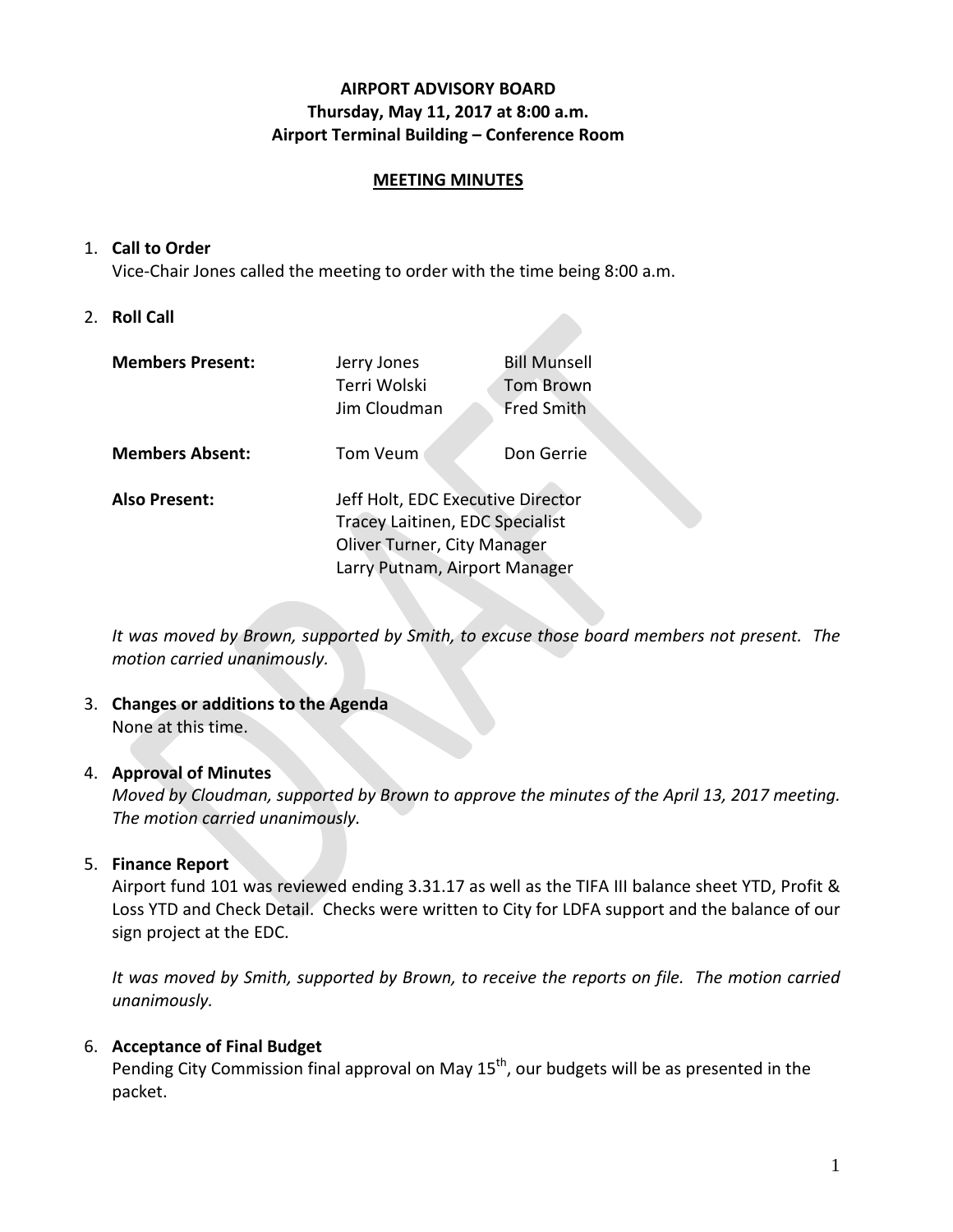*It was moved by Brown, supported by Wolski to accept the budgets for fiscal 2017-2018 and 2018-2019 as presented. The motion carried unanimously.* 

# 7. **Bid Approvals**

Putnam and Laitinen have been working on proposals for the increased parking lot lighting. 3 companies did a walk through with only 2 submitting proposals. Discussion was had on the type of fixtures each planned to use. If fund are available after the project is complete we will change the additional 9 exterior fixtures to LED as well. Turner noted that the project has been included in the final budget and if approved by City Commission on May  $15<sup>th</sup>$  we are set to move forward, provided it does not exceed \$10,000.

| Airport Lighting Project - 5 separate jobs     |                 |            |                        |            |
|------------------------------------------------|-----------------|------------|------------------------|------------|
| Job                                            | Contractor      | Pricing    | Contractor             | Pricing    |
|                                                |                 |            |                        |            |
| Add directional LFD                            |                 |            |                        |            |
| fixture to current pole                        |                 | \$1,425.00 | <b>Bailey Electric</b> | \$545.00   |
| in parking lot                                 |                 |            |                        |            |
| change current pole                            |                 |            |                        |            |
| in parking lot from                            |                 | \$1,725.00 | <b>Bailey Electric</b> | \$700.00   |
| 400MH fixture to LED                           |                 |            |                        |            |
| Install 3" conduit for                         |                 |            |                        |            |
| new light pole near                            |                 |            |                        |            |
| sign includes                                  |                 | \$2,525.00 | <b>Bailey Electric</b> | \$1,020.00 |
| excavation and                                 |                 |            |                        |            |
| restoration                                    |                 |            |                        |            |
| change current pole                            |                 |            |                        |            |
| in parking lot from                            |                 |            |                        |            |
| pilot controlled                               |                 | \$850.00   | <b>Bailey Electric</b> | \$275.00   |
| frequency to dusk to                           |                 |            |                        |            |
| dawn                                           |                 |            |                        |            |
|                                                |                 |            |                        |            |
| Retro fit EACH                                 |                 |            |                        |            |
| additonal light poles                          |                 | \$850.00   | <b>Bailey Electric</b> | \$350.00   |
| inside fence 9 total                           |                 |            |                        |            |
|                                                |                 |            |                        |            |
| Bucket truck rental                            |                 |            |                        |            |
| fee                                            |                 | \$0.00     | <b>Bailey Electric</b> | \$400.00   |
|                                                |                 | \$7,375.00 |                        | \$3,290.00 |
| - Invoice 30 days/Time & Materials             |                 |            |                        |            |
| Bailey - 50% down                              |                 |            |                        |            |
|                                                |                 |            |                        |            |
| *9=Fuel pump 1, mid ramp 2, t-hangars 4, SRE 2 |                 |            |                        |            |
|                                                |                 |            |                        |            |
|                                                | Cloverland fee  |            |                        |            |
| <b>Additional costs</b>                        | for LED install |            | \$205.00               |            |
| <b>City Permits</b>                            | City SSM        |            | \$20.00                |            |
| Total                                          |                 |            | \$225.00               |            |

*It was moved by Brown, supported by Wolski, to award the lighting project to the low bidder, Bailey Electric. The motion carried unanimously.*

## 8. **Report of activities**

Putnam reported things were picking up. Tom and Jack are working on changing things over to begin mowing for the season. There has been lots of activity from Meijer and they anticipate 3 jets coming in for the grand opening on May  $18<sup>th</sup>$ . They are currently keeping a fleet of rental cars at the terminal. Traffic is down similar to this time last year. 100LL fuel use and Jet A fuel have exceeded this time last year as well as last month.

Smith reported a delay in the fueling station. Putnam and Brown will investigate.

## 9. **Old Business.**

## **a. Runway overlay project**

Holt reported on the pre-bid meeting that was held at the terminal on April  $19^{th}$ . 3 firms were present. Bids were received from 2 firms and were under budget. No bids have been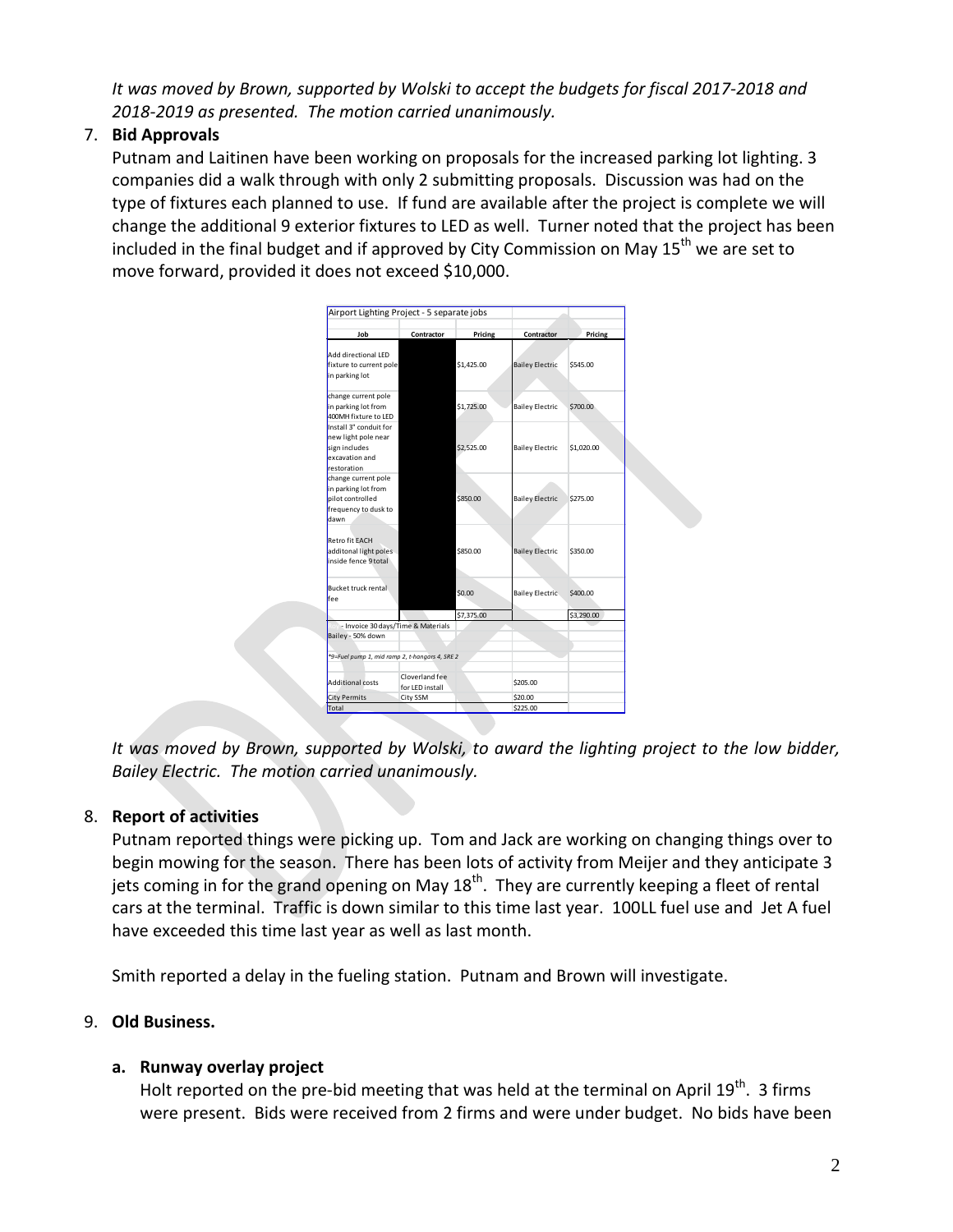awarded at this time. When MDOT AERO makes a decision they will let us know. We anticipate bringing it to the City Commission in early June.

Smith inquired on the repairs that are overdue to occur on the ramp and near the hangar. Putnam noted that this would be a separate project.

# **b. 350th City Celebration**

Laitinen has had 2 meetings w CVB and Sault Events. A proposal will be put together once the hotel bids come back. Before we send it back to Mr. Butler we will gather input on assets from staff.

### **c. Aero-med update**

Holt reported that he has had multiple phone conversations with this company regarding their plans to locate at Sanderson Field. So far no design plans have been received regarding the hangar or mobile facility. Holt has another call with their team this Friday at 2pm. Holt talked to David Jahn of WMH and they are concerned as well. Holt noted the short construction season. Brown reported that a mechanic, nurse and EMT had been hired. Smith reported that finding housing will be an issue.

### 10. **New Business**

None at this time.

### 11**. Status Reports**

TIFA III minutes from 4.11.17/ERA summary from 4.10.17/EDC minutes from 4.11.17

Holt gave an update on the Concierge Program. Smith agreed that the signage and marketing has been a great use of funds.

### **12. Other Matters**

Turner reported that he is meeting with a developer today on a future market rate housing development.

Smith inquired on the status of building additional hangars. Laitinen will share the CIP plan again which shows project letting and budgets.

### 13. **Informational Reports**

Turner reported on the past City Commission meetings and that they received Commissioner Osterhout's resignation. 13 applicants will have interviews with the Commission on May  $16<sup>th</sup>$ . Based on interviews they will make a recommendation. 7 candidates have filed but some overlap with filling Commissioner Osterhout's position. Turner was not sure at this point if a primary election would be necessary.

Voting at the new polling locations of St. Joseph's Church and the Smartzone went well.

Turner noted that the budget hearings went well and thanked Munsell for his expertise. Final City Commission approval will occur on May  $15<sup>th</sup>$ .